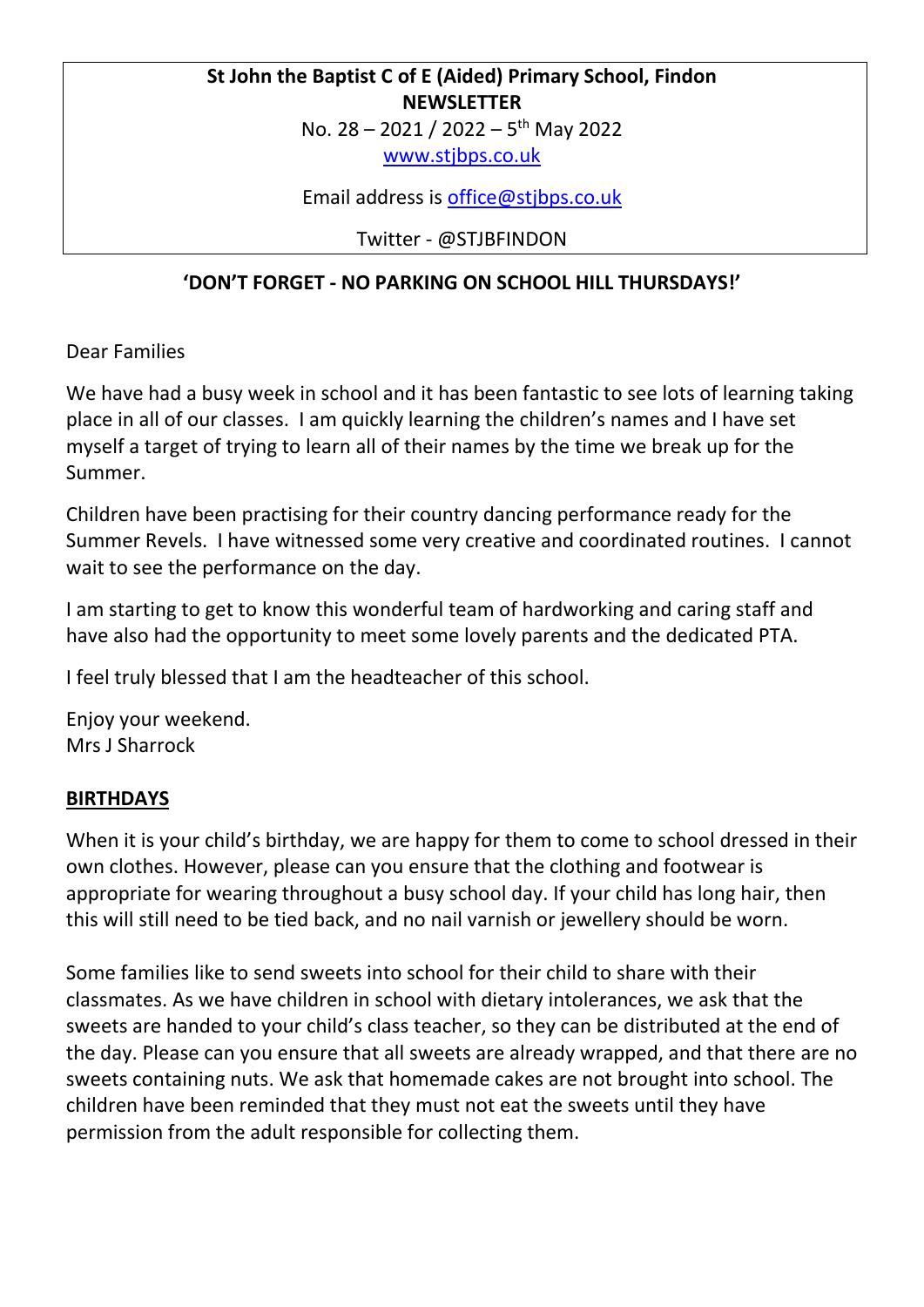#### **BOOK DONATIONS**

A huge thanks to these families who have donated some lovely, inspiring books to the school, expanding our range of texts that deal with diversity.

The Heppenstall family The Edwards family The Edbrooke/Hutt family The Brunton family The Di Paola family The Sullivan family

We would still welcome any further donations especially those for KS2. A list of suggestions was emailed on 6<sup>th</sup> April 2022, but any texts dealing with difference would be a valuable resource. These books do not need to be new, as long as they are in good condition.

Thank you for your generosity. Mrs Tanya Stoner

### **REMINDER – PGL TRIP MEETING**

Year 5 and Year 6 parents are invited to a meeting on Tuesday  $17<sup>th</sup>$  May at 2.30 pm to discuss the arrangements for the forthcoming trip.

We hope to have received a detailed list of activities from PGL, so we will be able to run through the week's activity schedule with you, along with details of the kit they will need. Also, we will be discussing the behaviour contract, pocket money and medical needs.

If you are unable to come along to the meeting, please let the school office know so we can arrange to pass on the relevant information.

### **MESSAGE FROM CHARTWELLS**

We are still having supply challenges, we are not currently able to provide fish on Friday 6<sup>th</sup> and Friday 13<sup>th</sup> May. All those who have placed an order for this will have it automatically switched to Quorn *Dippers. Sorry for any inconvenience.*

**DONNA HOSFORD** *Area Manager Shoreham*

### **CHURCH SERVICES**

You will find attached details of church services and events in the parish of Findon, and Clapham and Patching.